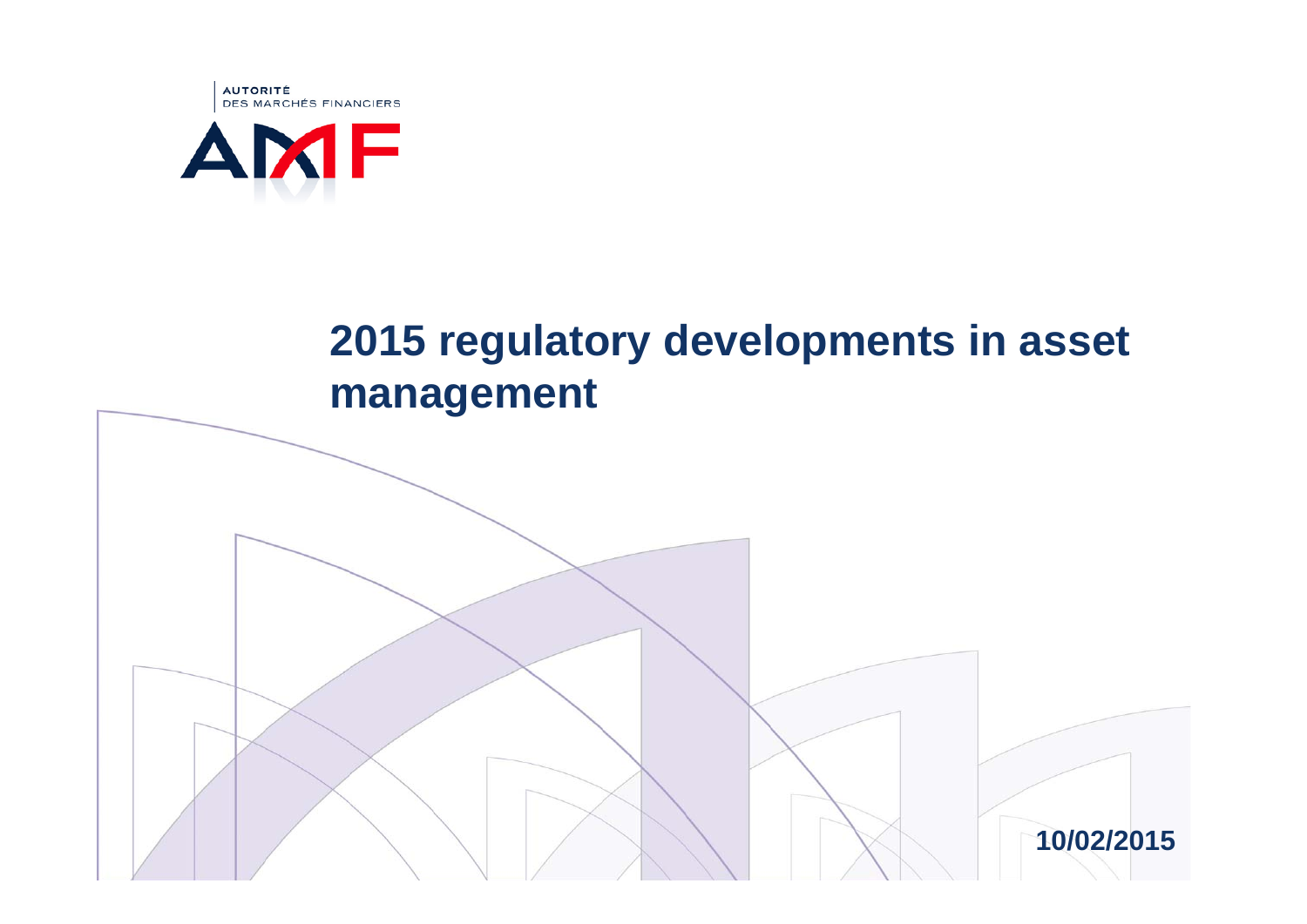

- $\bullet$ **Overview of asset management**
- $\bullet$ **AIFM**
- $\bullet$ **MIF II**
- $\bullet$ **New European Regulations**
- $\bullet$ **UCITS V**
- $\bullet$ **PRIPs**
- $\bullet$ **MMF Regulation**
- $\bullet$ **The Société de Libre Partenariat**

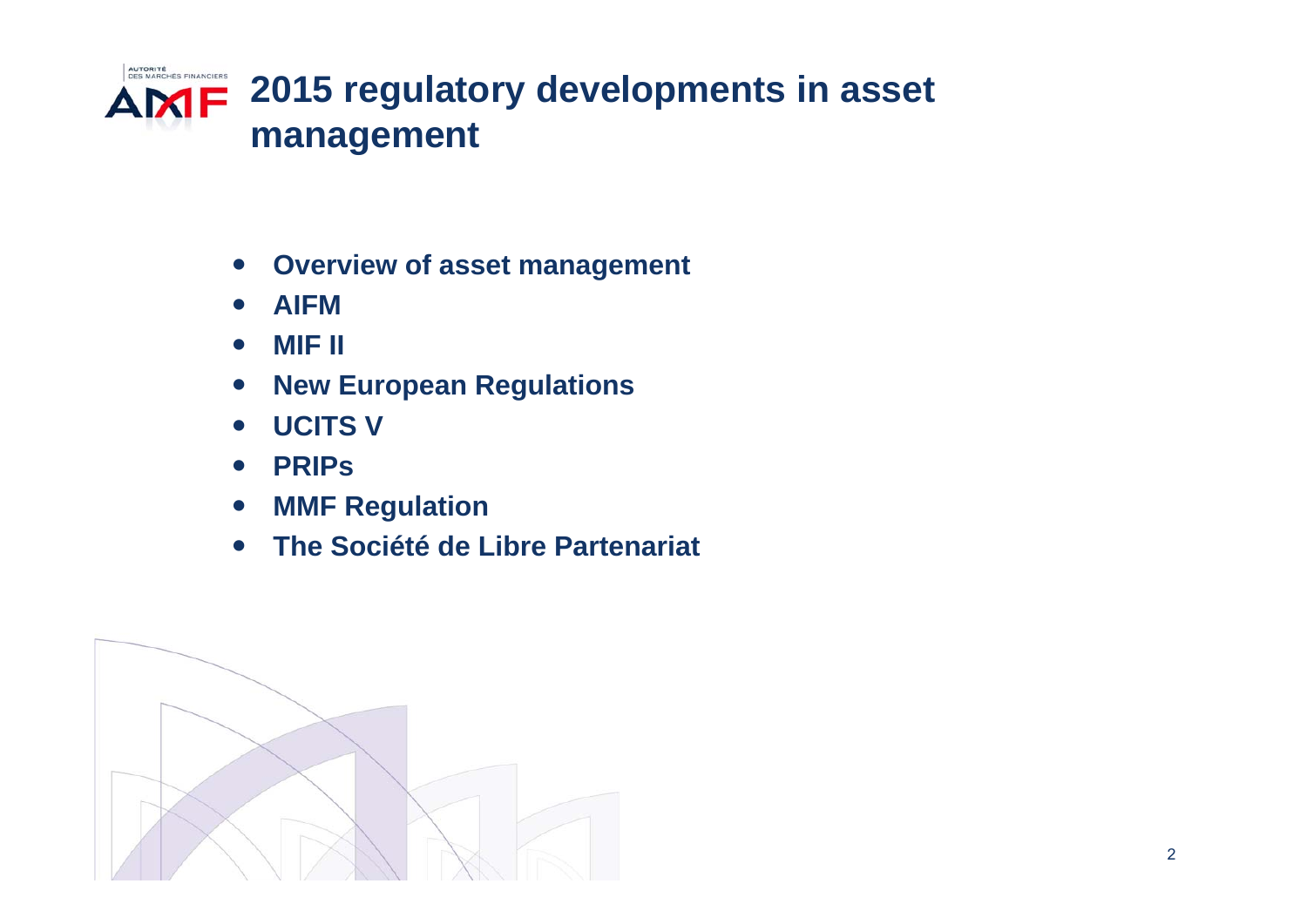

#### 0 **634 asset management companies**

– 613 at the end of 2013

#### 0 **Approximately 12,000 products**

– 3,500 UCITS

O

- 8,500 AIFs including
	- 2,000 FCPEs
	- 1,600 FIP/FCPI/FCPRs
	- 3,000 FIVGs
- – In an environment of low rates, formula funds and monetary funds are the main products that have seen a decrease in assets in 2014.

### **AMF competitiveness indicators remain satisfactory**

- Average time to authorise an asset management company: approximately 75 days
- Average time to authorise a fund: approximately 20 days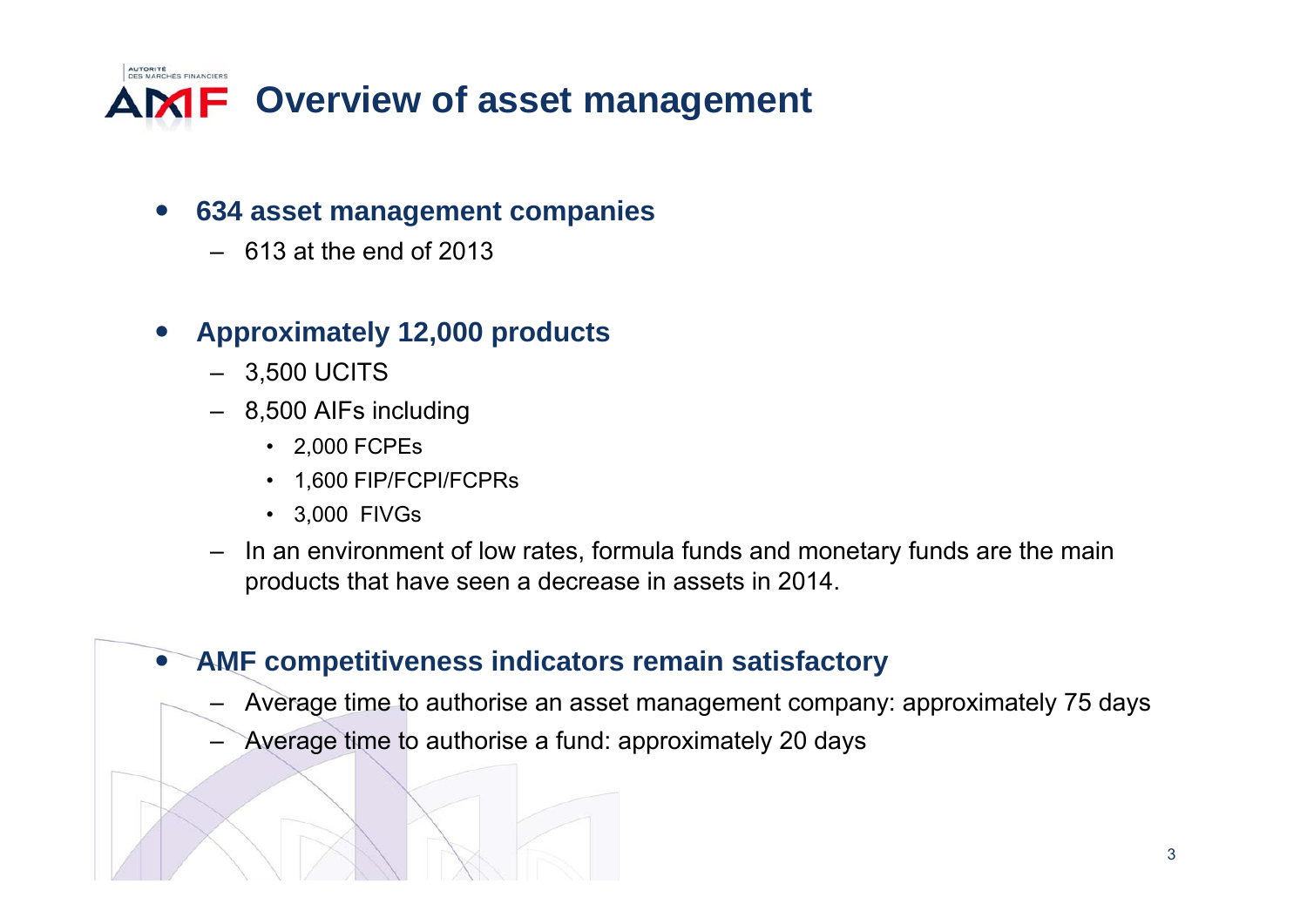



#### 0 **Effective implementation of the AIFM Directive**

- 315 AIFM authorised companies, including 268 management companies authorised in 2014.
	- Approximately 40% 'opt-in'
- The restructuring of the product range is now effective
- The modernising of products continues: property (indirect investment and life annuities in REITs, the use of credit claims for AIFs, forestry investment consortia, etc.)

#### O **AIFM Passports – 'asset management'**

- 107 passports requested by 45 French AMCs, mainly for Luxembourg, Ireland and the United Kingdom
- 57 passports received, the majority concerning AMCs from the United Kingdom

### **AIFM Passports – 'product'**

Ò

- 'Outgoing' passports: 330 (mainly towards LUX, NL, FIN, DE, BE, DK, ESP)
	- •Concerning 204 French funds, 57 Lux funds, 37 UK funds, 29 IRL funds
- 'Incoming' passports: 175 (87 UK, 50 LUX, 22 IRL)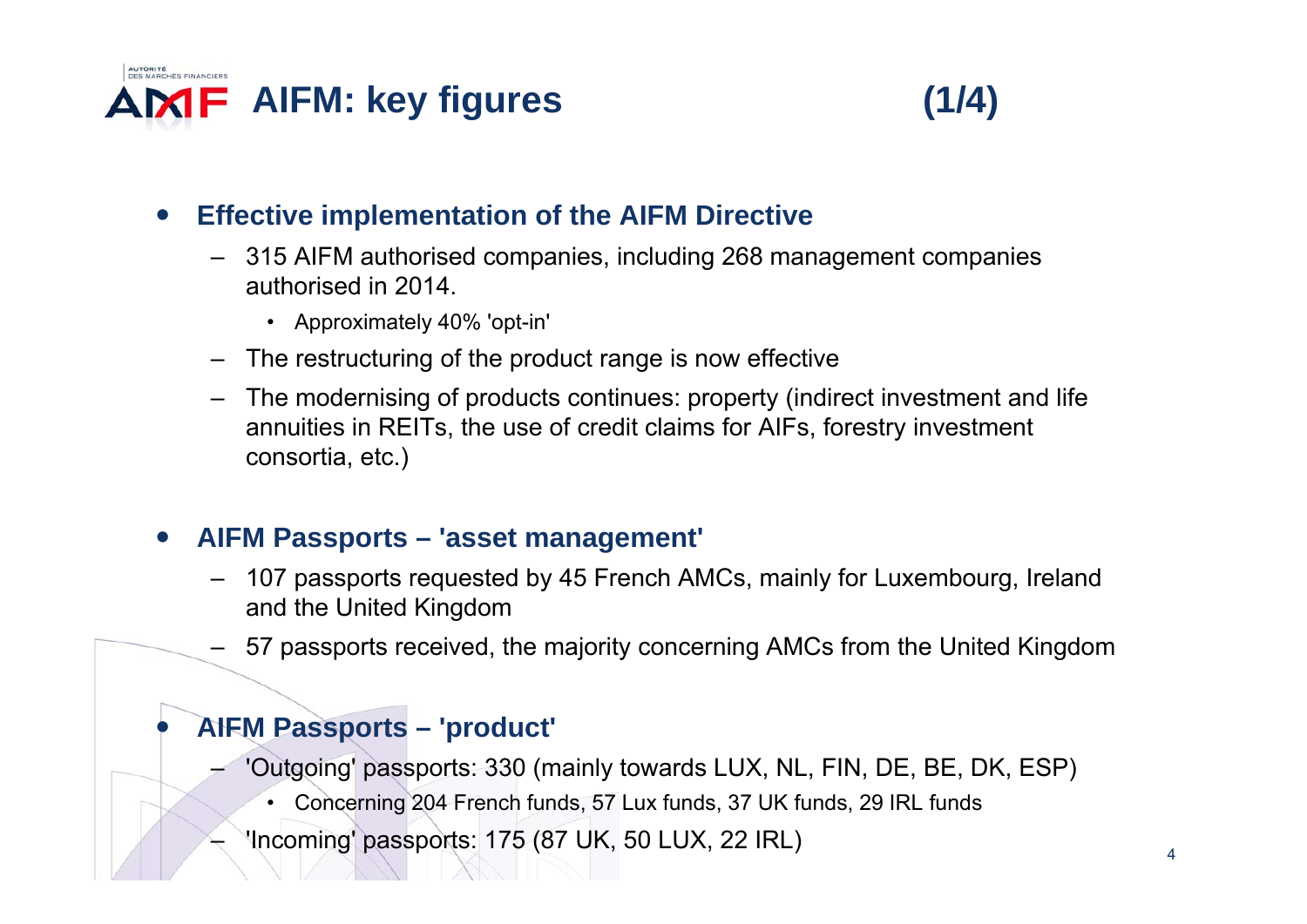



#### 0 **Implementing AIFM** *reporting*

- January 2014: first reports for managers below the thresholds
- End September 2014: first quarterly reports for managers above the thresholds subject to this reporting
- End December 2014: first data gathering exercise on all AIF Managers
- Approximately 500 products not authorised by the AMF managed directly by French asset managers (foreign funds, other AIFs: Venture capital firms, consortia, etc.)

#### $\bullet$ **What have we learned?**

- A wealth of information, particularly for systemic risk management
- We still need to improve the quality of data or clarify certain issues
- Few AIFs claim to be
	- hedge funds

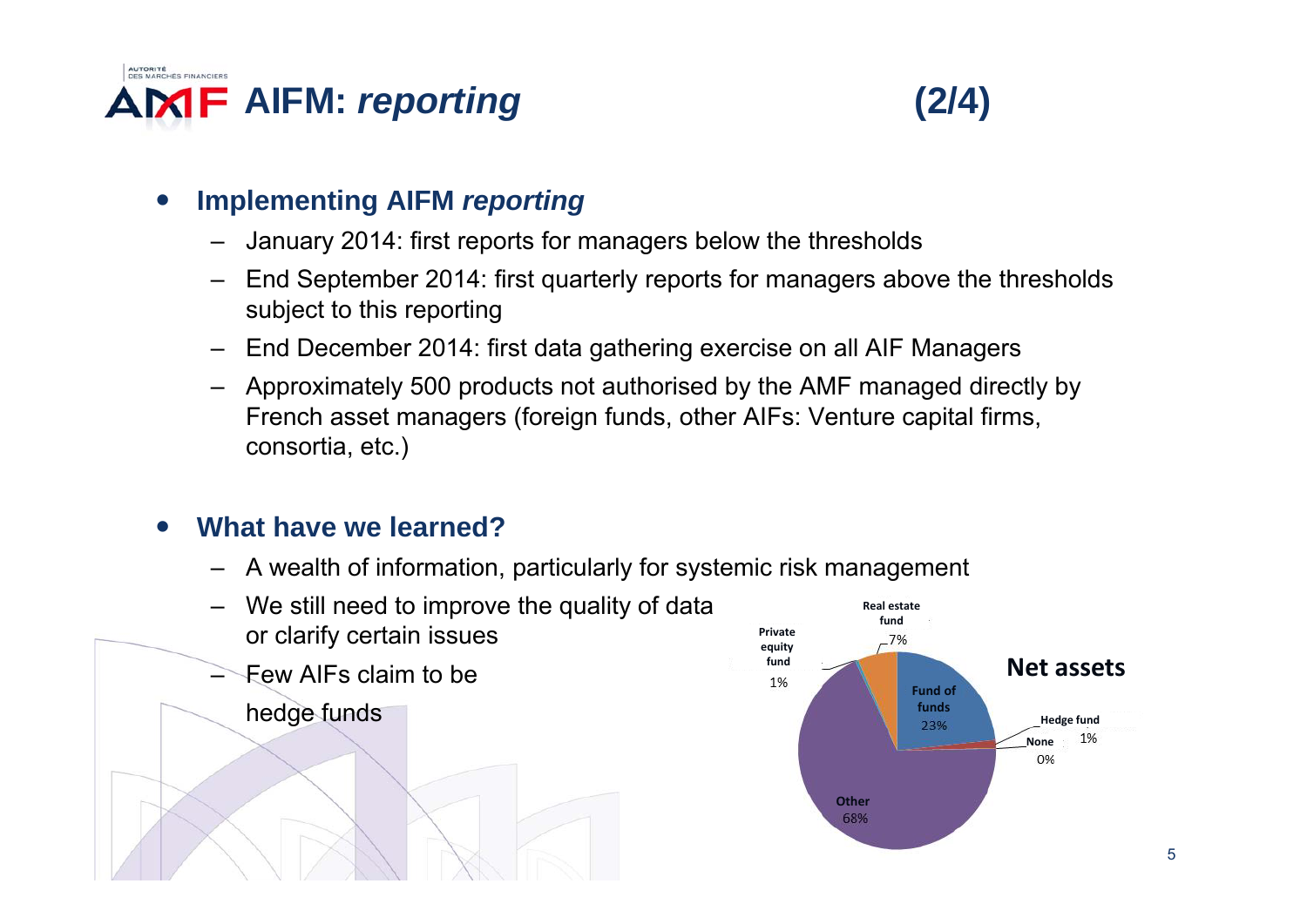

- $\bullet$  **The challenges for the AIFM passport: towards an extension to third countries?**
- $\bullet$  **Three phases**
	- **1. 22 July 2013 – 22 July 2015: intra-European AIFM passport**

Managers of alternative investment funds (AIFs) authorised and established in the European Union, which manage or market alternative investment funds in the European union, can market to professional investors and freely manage AIFs in all member States.

### **2. From 22 July 2015: a possible extension of the AIFM passport to third countries subject to approval by ESMA**

In parallel with national regimes in place for this purpose, the passport will then make it possible to market products in the Union with a third-country AIF passport managed by an asset manager established in the Union; and the management of Union AIFs by asset managers established in third countries and/or the marketing in the Union of AIFs (from the Union or third country) that these same asset managers manage.

### **3. Before 22 July 2018: new ESMA recommendation delivered to the European Commission aiming to evaluate the possible removal of national regimes**

ESMA will address a second recommendation to the European parliament, European Council and European Commission, this time concerning the removal of national marketing regimes without a passport (known as private placement regimes), that may be kept in the regulation of member states until then.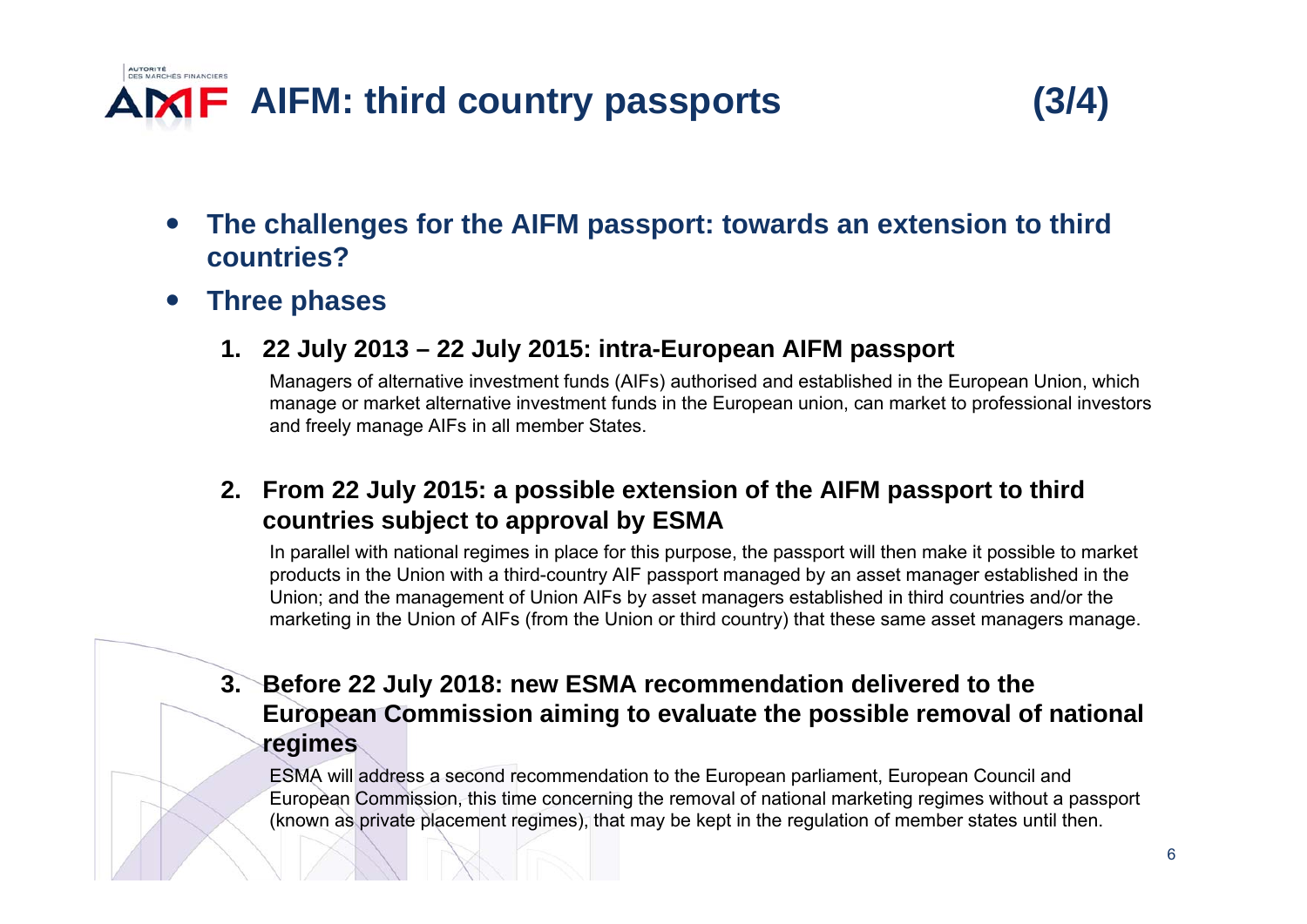

 $\bullet$ **In advance, a review of the use of the intra-European passport**

- – Competent authorities reporting to ESMA: an initial analysis of how the passport is being used
- 0 **Signature of 36 bilateral agreements with the third countries concerned**
	- –Delegation schedule between European and non-European entities.
	- Prerequisites for possible third country passports
- 0 **Analysis of existing barriers between the third countries concerned**

### **Advice and opinion from ESMA**

O

 $\bullet$ 

- To deliver to the Commission for approval/counter-proposal before 22 July 2015
- Third country/third country approach
- **The sequencing of a possible extension**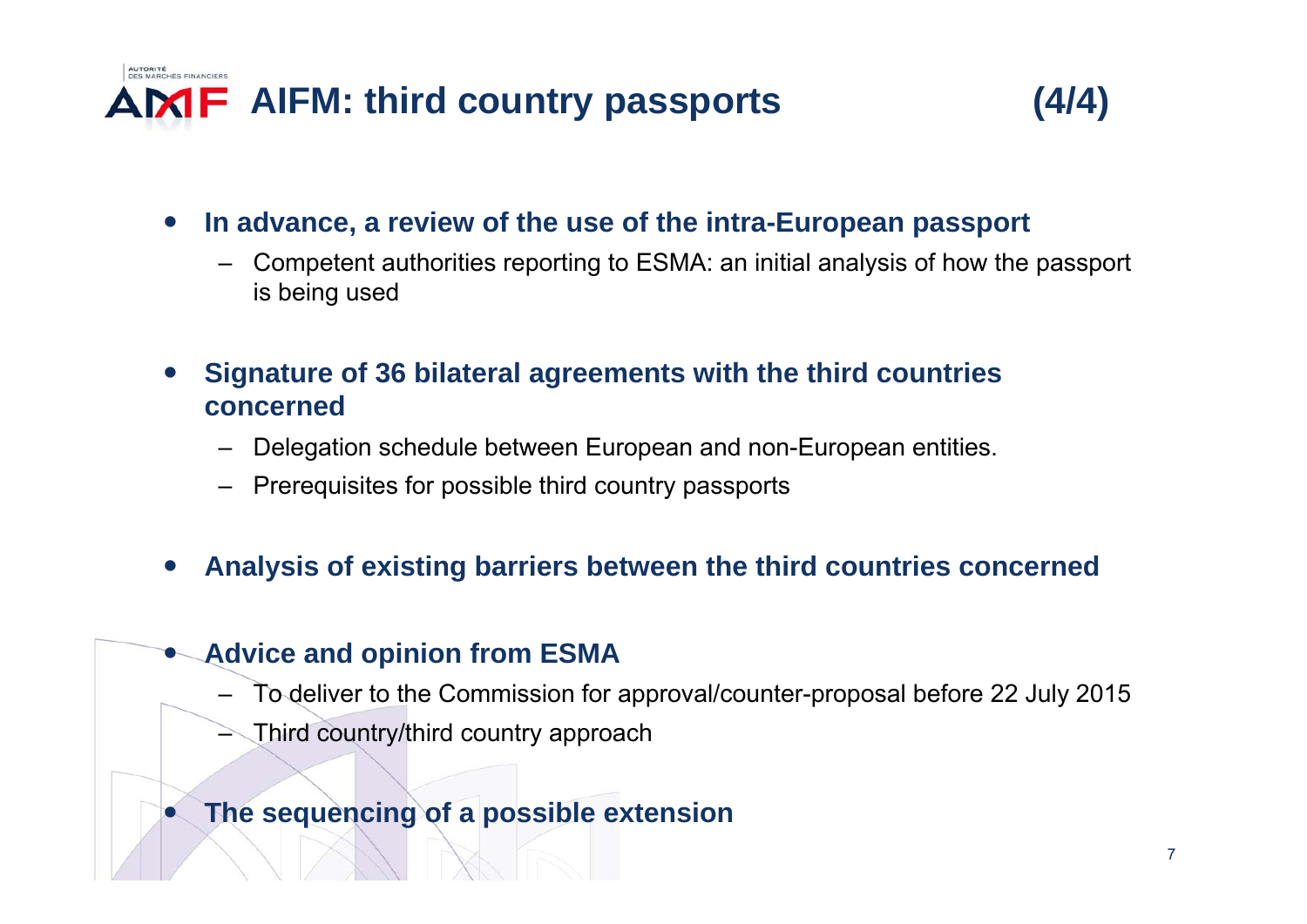

#### $\bullet$ **Enactment in French law**

- –By 3 July 2016 at the latest
- With implementation from 3 January 2017 (barring possible exceptions)

#### $\bullet$ **Important challenges for asset management**

- –Product governance
- –Inducement
- –Independent advisory service
- Product intervention
- Information on costs
- –Transparency towards market/regulators

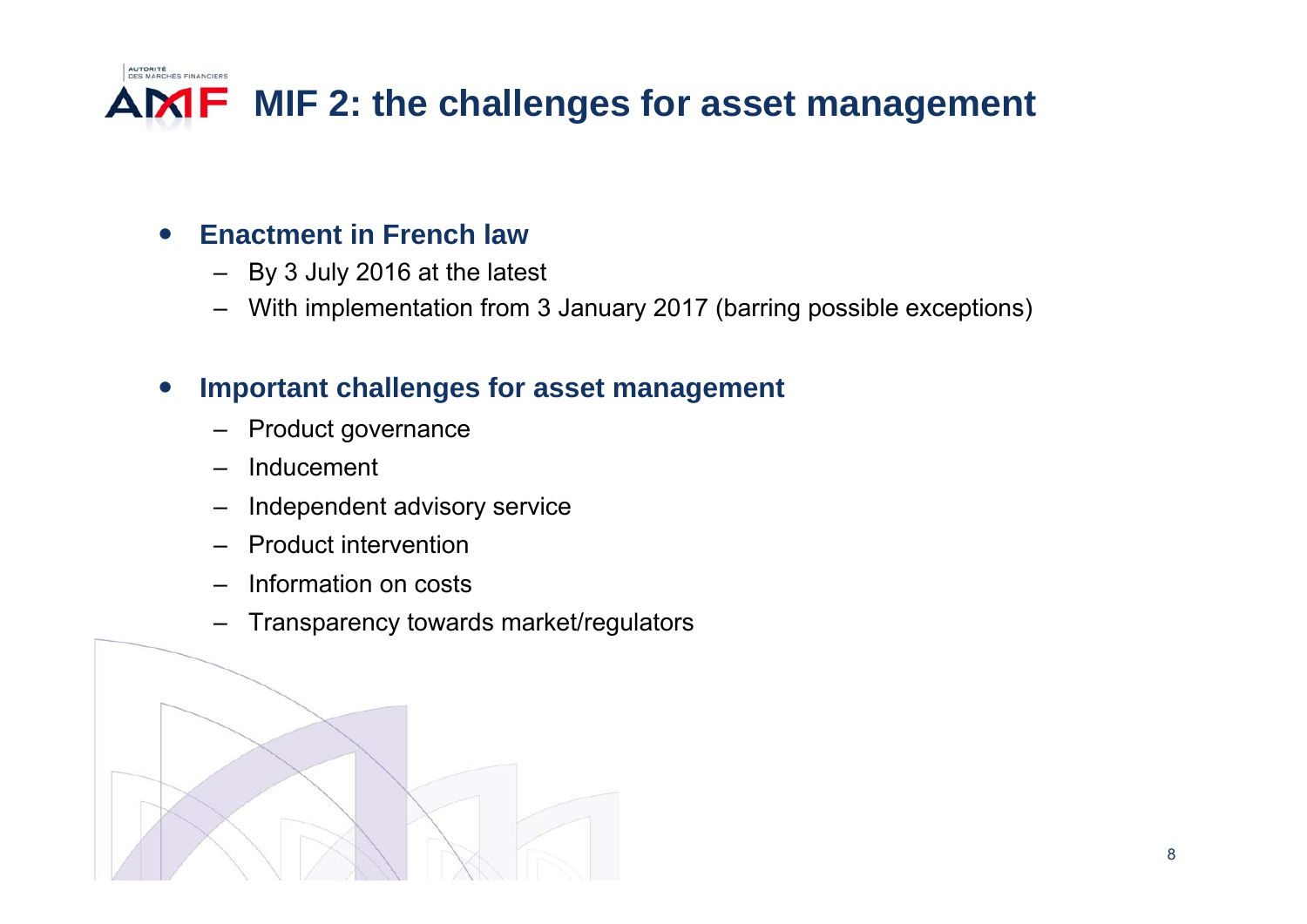

#### $\bullet$ **EUVECA (venture capital investment) / EUSEF (social entrepreneurship)**

- 2 dossiers received in 2014 on two new labels for a portfolio of approximately €26 m
- An instruction focussing on:
	- verification of the quality of the fund manager
	- •the eligibility of the measure used (criteria for selecting securities)
	- the marketing procedure (professional or non-professional investors conscious of the risks)

#### O **ELTIF (long term investment funds)**

- – Regulation adopted on 10 December 2014 following the Commission's Green Paper on the long term financing of the European economy
- – Commission's conclusion: there are no pan-European funds dedicated to long term asset classes
- Target: long term investors favouring regular returns with short term liquidity (insurance companies, pension funds, retail investors, etc.)
- –A 'Product Regulation' attached to the AIFM Directive
- Work on drafting execution measures starting at the beginning of 2015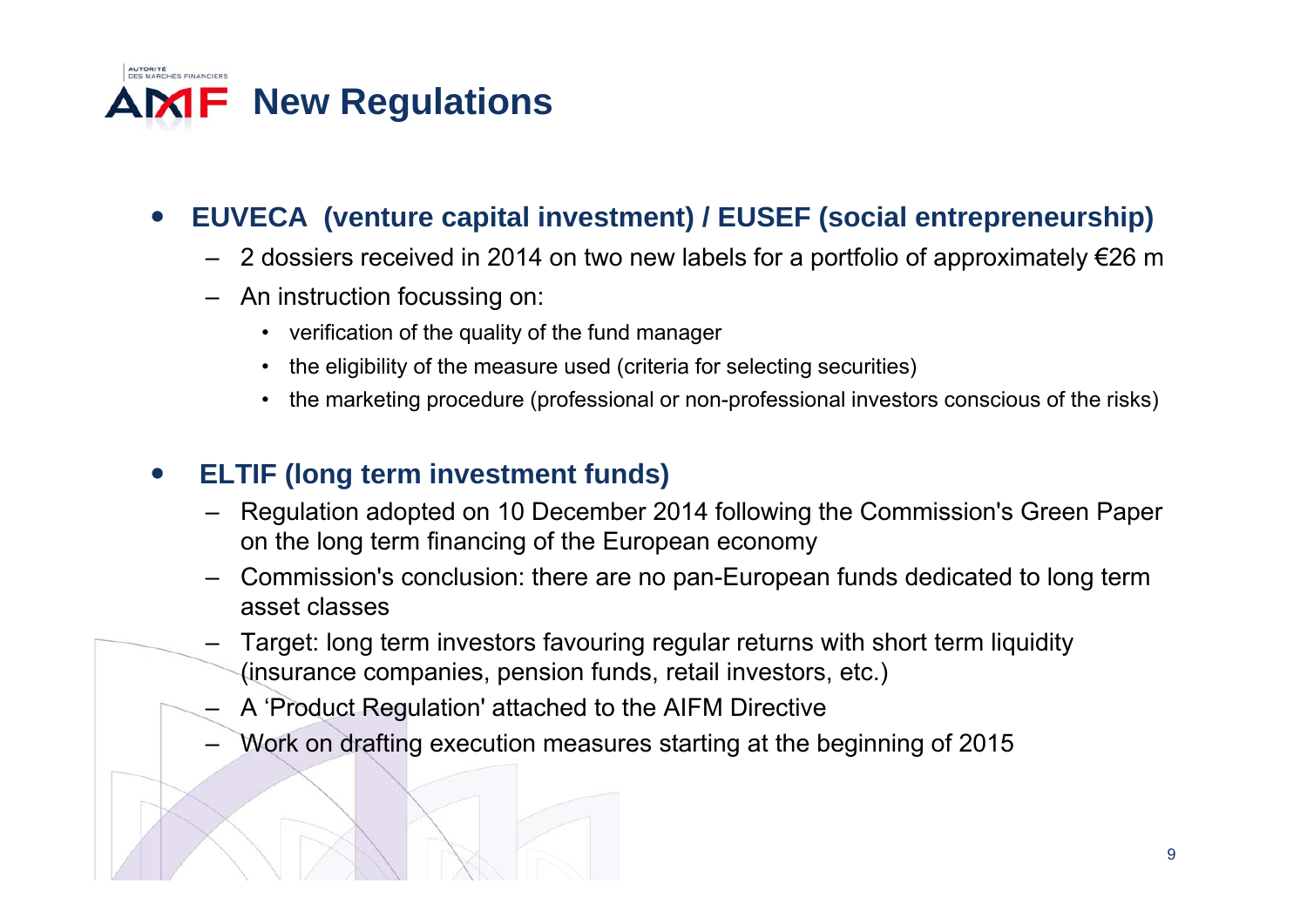

#### 0 **Transposition of the Directive**

–By 18 March 2016 at the latest

#### 0 **Delegated acts**

- Technical opinion from ESMA
	- Following a coconsultation carried out at the end of 2014, ESMA's technical opinion was delivered to the European Commission on 28 November 2014
	- • Two major sections of the 'depositary' part of the text
		- 1. The independence of the depositary
		- 2. Bankruptcy of the sub-custodian
	- Remuneration
		- $\blacksquare$  Preparation of ESMA's Guidelines based on guidelines on remunerations published directly after AIFMs and the EBA's guidelines being prepared on CRD IV
	- •**Sanctions**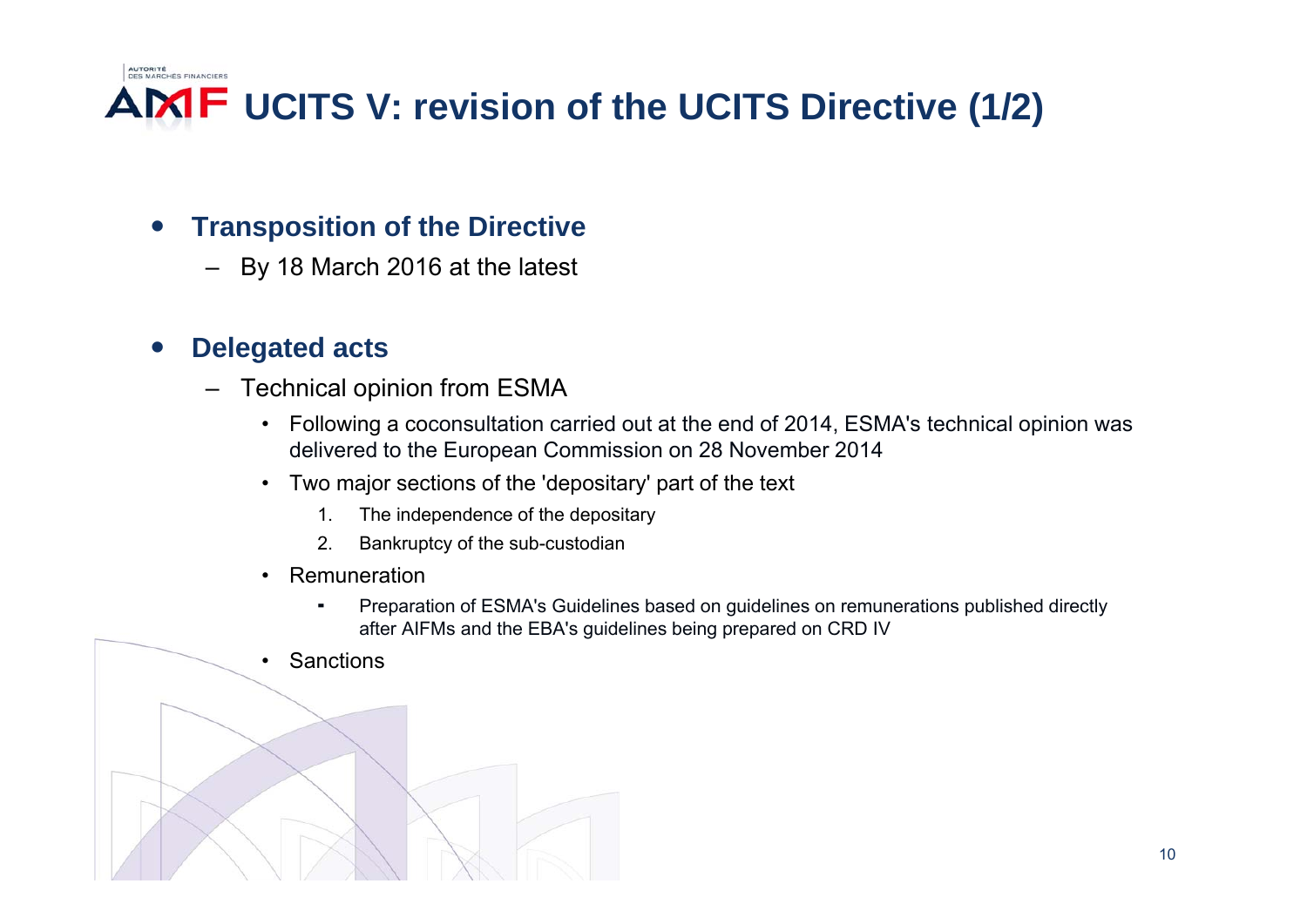## **AUTORITÉ AMF UCITS V: revision of the UCITS Directive (2/2)**

#### $\bullet$ **Timetable**

- – The European Commission has three months to analyse ESMA's draft (technical opinion)
- –Technical opinion to be studied by the Commission
- –**Objectives** 
	- Delivery to the European parliament before Q2 2015
	- $\bullet$  Stakeholders can receive information about all the regulatory texts before the maximum enactment period
- – Work still to be carried out by ESMA
	- Questions raised between AIF and UCITS managers.
	- Remuneration guidelines taking into account the EBA's work

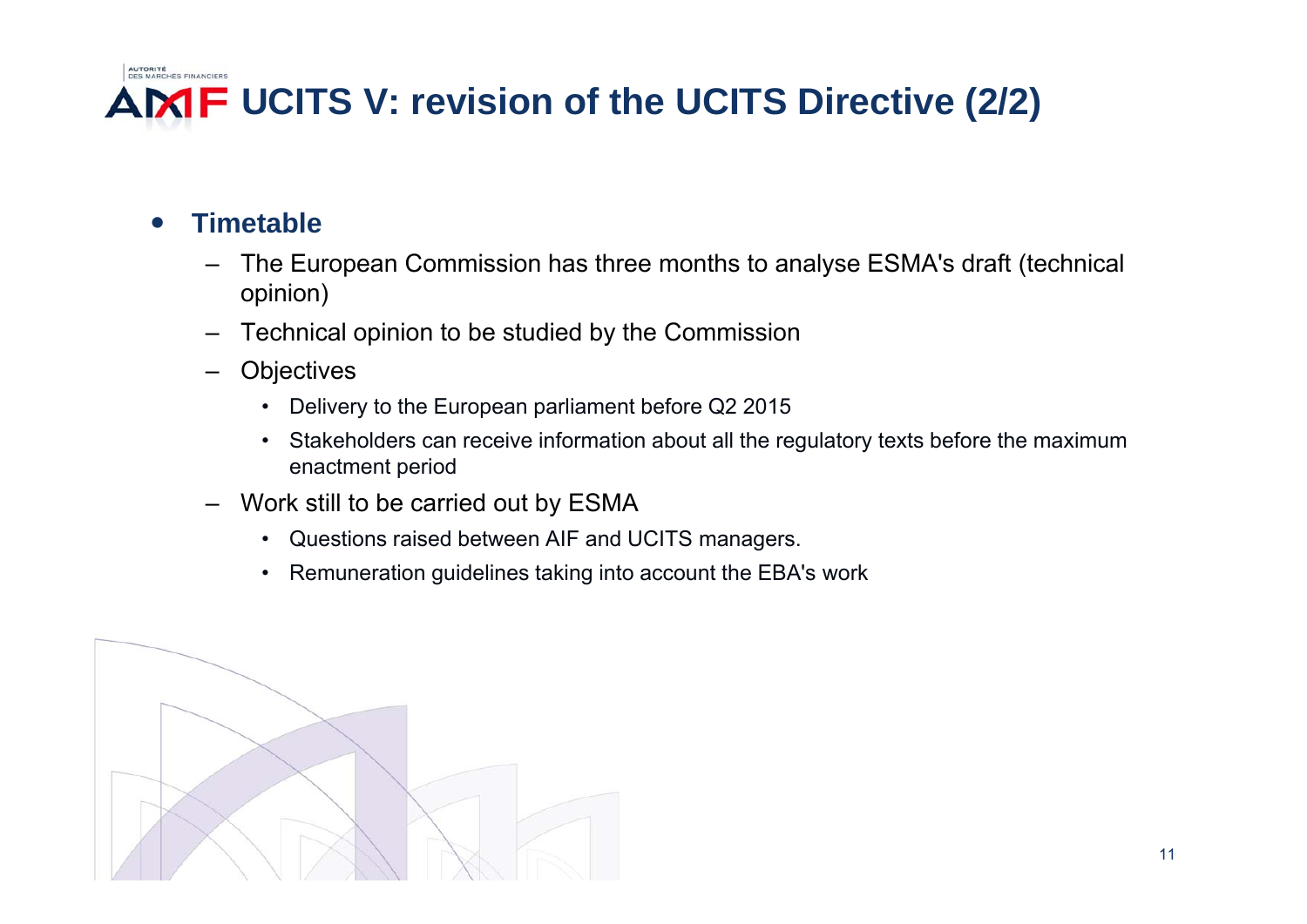# **PRIPs: European Regulation on packaged retail investment products (1/3)**

#### 0 **Reminder of the context and timetable**

- Publication in the Official Journal of the EU: 9 December 2014
- –Entry into force: 31 December 2016
- – Scope
	- Financial products which performance is linked to other underlying assets, aimed at retail investors (within the content of the MIF)
	- List of financial, insurance and banking products, UCITS and AIFs available to the general public, structured bonds, structured deposits, derivatives, CFDs, convertible bonds, unit-linked life insurance policies, SPVs, etc.
	- Exemptions: non-life insurance, other deposits, pension products, etc.
- Pre-contractual information
	- A document inspired by the Key Investor Information Document (KIID) prescribed by the UCITS IV Directive.
	- •The obligation to submit the document to the distributor before making any sales.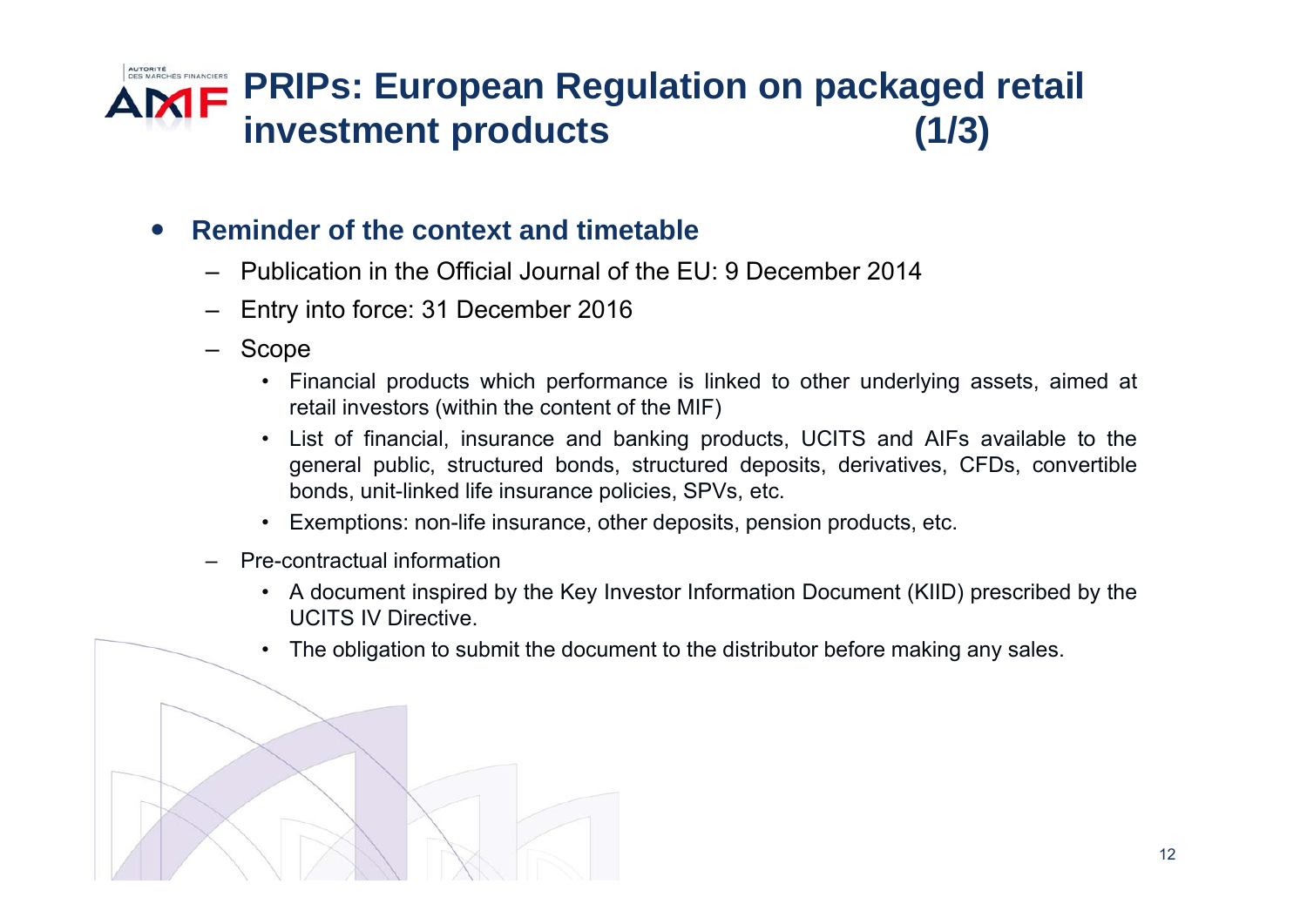# **PRIPs: European Regulation on packaged retail investment products (2/3)**

#### $\bullet$ **Document content**

- Information contained in the KIID required by the UCITS Directive
	- Risk indicator, performance scenario, etc.
	- Exception to the UCITS KIID: past performance
- The introduction of new sections
	- Consequences for the investor if the initiator/producer is unable to make payments, possible cover by an investor compensation or guarantee scheme
	- •Methods and consequences of early repayment
	- Recommended investment period
	- Complaints (information for the investor on complaint procedures and who to contact)



#### $\bullet$ **Grandfathering clause for UCITS**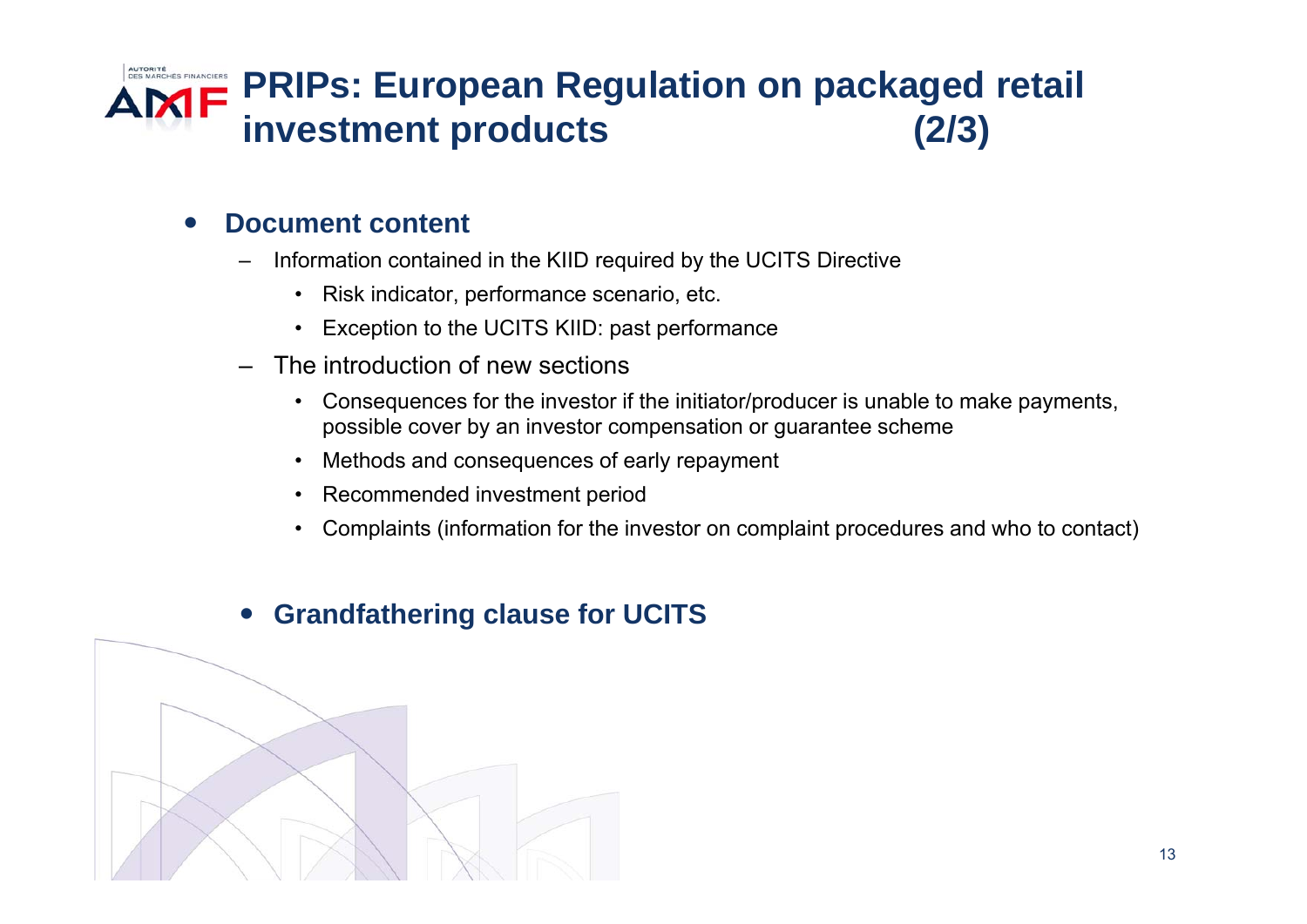## **PRIPs: European Regulation on packaged retail investment products (3/3)**

#### 0 **Legislative framework**

- Regulation (level 1) published in the Official Journal of the EU on 9 December 2014 will enter into force on 31 December 2016
- Delegated acts technical standards (level 2) written by European Regulation agencies (ESMA-EIOPA-EBA) and will be supported by the Commission

Article 8: content of the key information document (KID)

 $\rightarrow$  Division of work into two groups: 'risks' and 'costs'

Articles 10 & 13: conditions to fulfil to meet the requirement of providing the KID

#### $\bullet$ **Items to schedule for 'KID' work (article 8)**

- First '*discussion paper'* published on 17 November (response deadline 17 February)
- Launch of '*consumer testing*' and the group of experts (Q1 2015)
- Publication of a second 'discussion paper' ('*technical discussion paper*') in May 2015
- Two months of public consultation for the '*technical discussion paper*' (until the end of July 2015);
- Delivery of final technical standards ('regulatory technical standard') to the Commission by 31 March 2016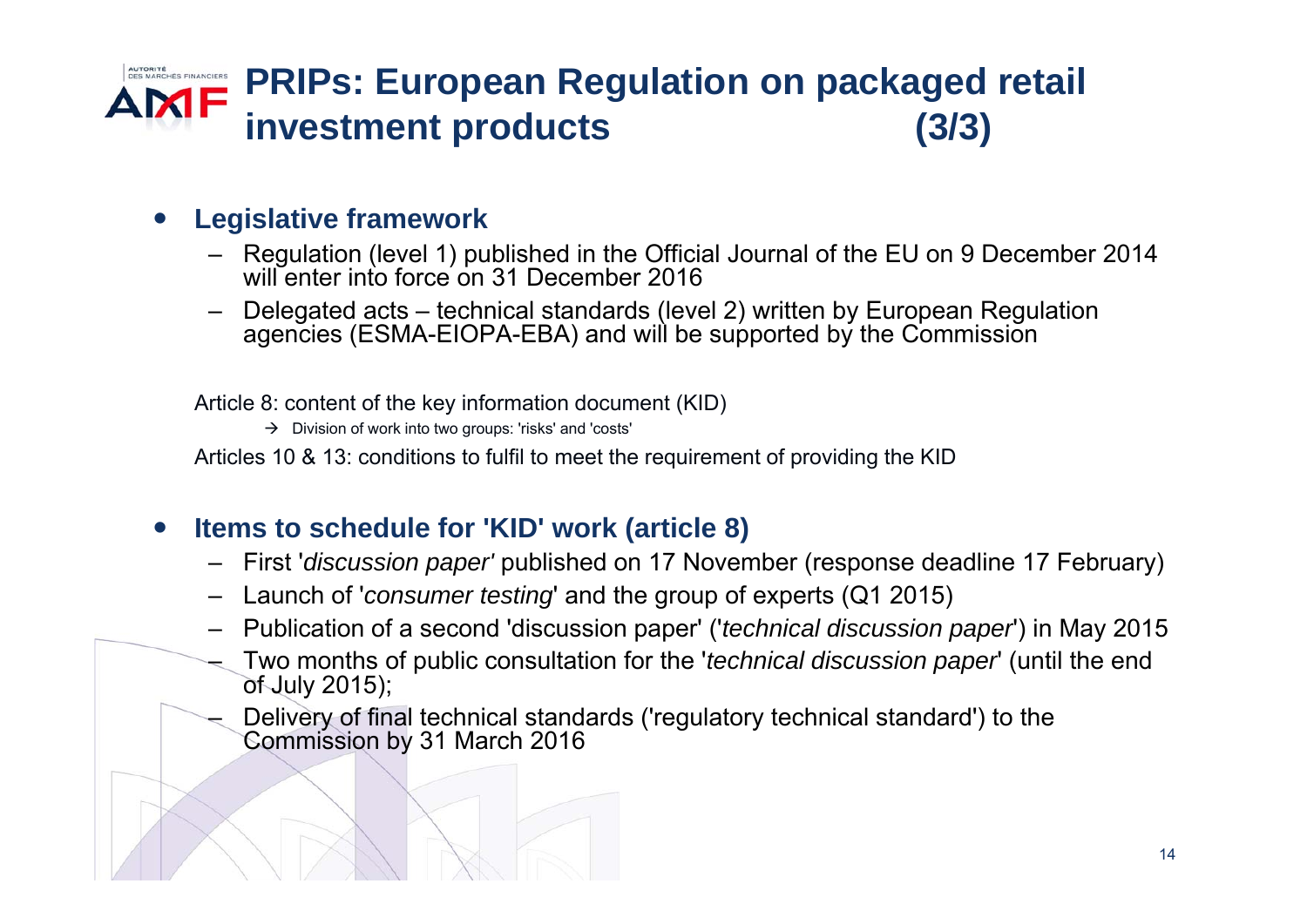## **MMF Regulation: report on Money Market Funds reform in Europe**

#### $\bullet$ **Negotiation guidelines: maintain the Regulation's initial objectives**

- $\overline{\phantom{a}}$ Guarantee financial stability
- Maintain the short-term financing of the economy
- $\overline{\phantom{a}}$ Ensure an optimal level of investor protection

#### $\bullet$ **Progress report on negotiations**

- Council of the EU
	- $\bullet$ Discussions ended at the end of the Italian presidency (December 2014)
	- $\bullet$  The Latvian presidency has not demonstrated an interest in taking the matter further during its presidency
- European Parliament
	- •Continuing discussions: compromise currently being sought by the rapporteur N. Gill
	- $\bullet$ Several possible options
	- •Core subject: requirement for CNAV MMFs to vary their variable net asset value (VNAV)
	- •Voting at the next plenary session planned for 2 March